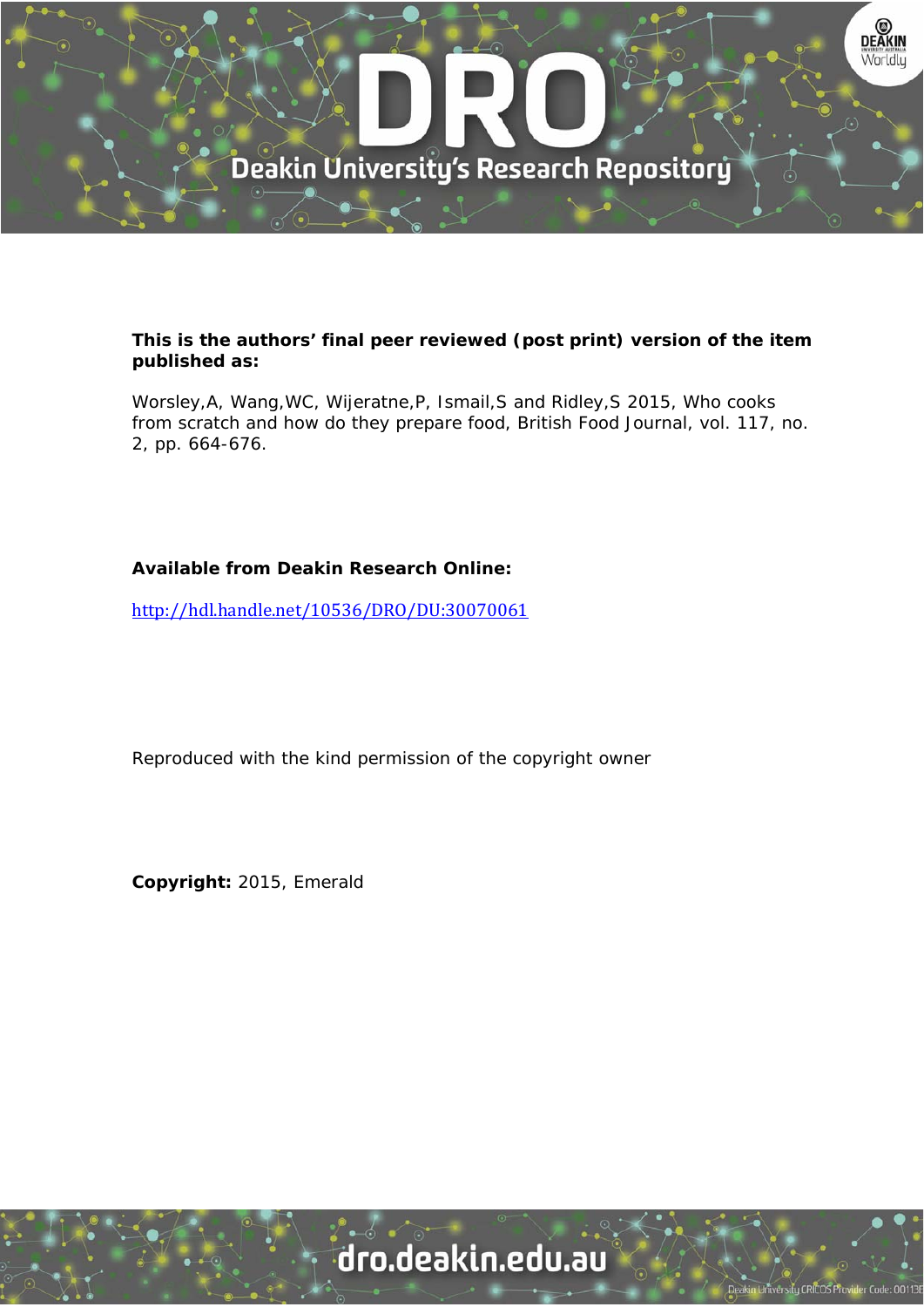# Who cooks from scratch and how do they prepare food?

**Anthony Worsley, Wei Chun Wang, Pradeep Wijeratne, Sinem Ismail and Stacey Ridley**

*School of Exercise and Nutrition Sciences, Deakin University, Burwood, Australia*

## Abstract

**Purpose –** There is increasing interest in the domestic preparation of food and with the postulated health benefits of "cooking from scratch". The purpose of this paper is to examine the demographic and food preparation associations of this term in order to examine its operational value.

**Design/methodology/approach –** A national online survey was conducted during 2012 in Australia among 1,023 domestic food providers, half of whom were men. Questions were asked about cooking from scratch, demographic characteristics, food preparation practices and interest in learning about cooking.

**Findings –** Three quarters of the sample reported they often or always "cooked from scratch" (CFS). More women than men always CFS; fewer 18‐29 year olds did so often or always but more of the over 50s always did so; fewer single people CFS than cohabiting people. No statistically significant ethnic, educational background or household income differences were found. High levels of cooking from scratch were associated with interest in learning more about cooking, greater use of most cooking techniques (except microwaves), meat and legume preparation techniques, and the use of broader ranges of herbs, spice, liquids/ sauces, other ingredients and cooking utensils.

**Research limitations/implications –** In future work a numerical description of the frequency of cooking from scratch should be considered along with a wider range of response options. The data were derived from an online panel from which men were oversampled. Caution is required in comparisons between men and women respondents. The cross‐sectional nature of the sample prevents any causal attributions from being drawn from the observed relationships. Further replication of the findings, especially the lack of association with educational background should be conducted.

**Originality/value –** This is the first study to examine the associations of demographic characteristics and cooking practices with cooking from scratch. The findings suggest that cooking from scratch is common among Australian family food providers and signifies interest in learning about cooking and involvement in a wide range of cooking techniques.

**Keywords** Australia, Survey, Consumer, Cooking

**Paper type** Research paper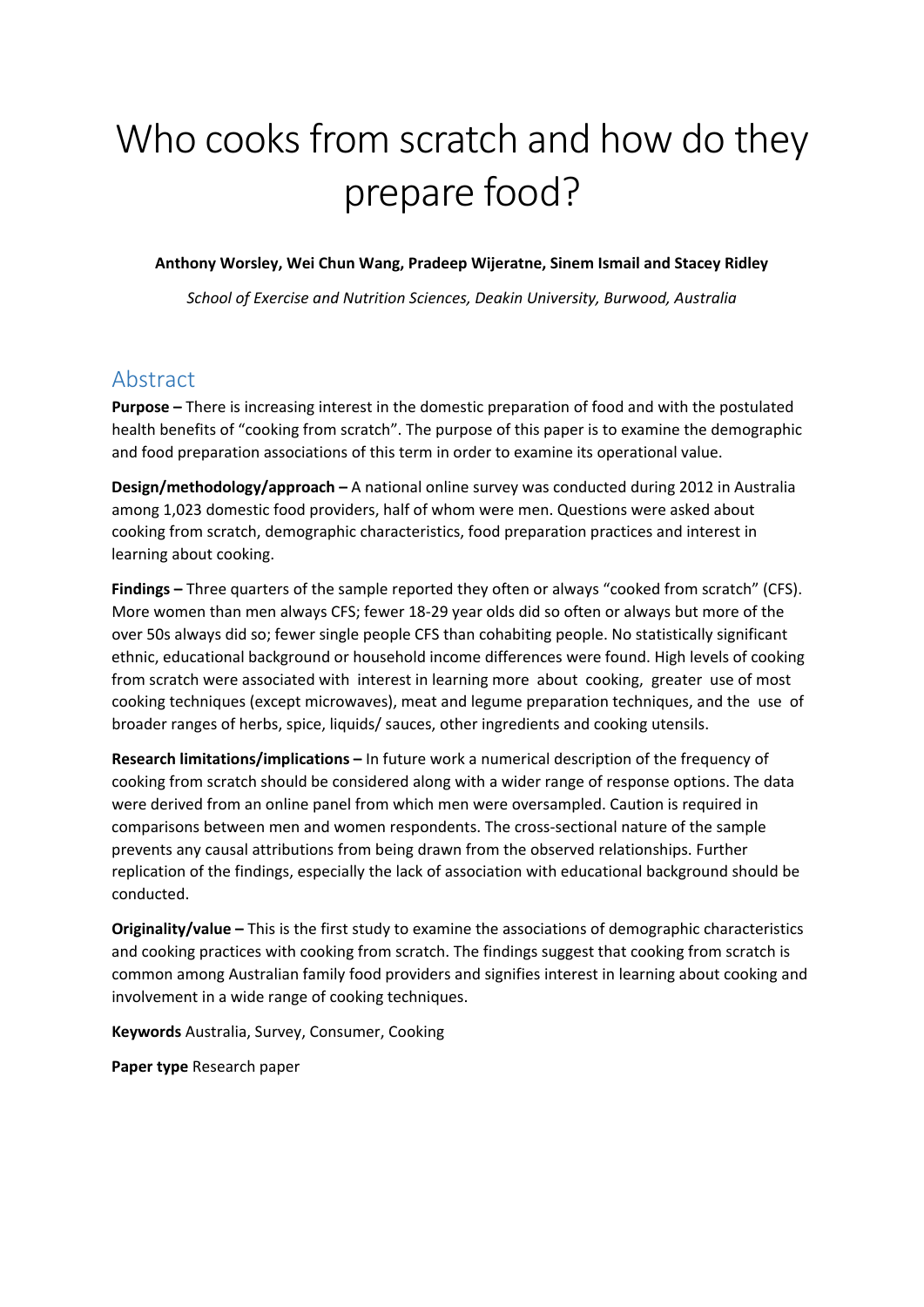## Introduction

There is mounting concern about the high levels of consumption of highly processed foods and the low consumption of fresh foods like fruit and vegetables (e.g. Australian Institute of Health and Welfare, 2006; Krebs‐Smith et al., 2010; Rangan et al., 2007) and their likely influence over the prevalence of metabolic disease in the population (Moodie et al., 2013; Lassale et al., 2013). The public health responses to this situation have been piecemeal (Stuckler and Nestle, 2012) varying from industry promises to reform to calls for its regulation (Brownell, 2012).

Part of the answer may be to upskill consumers so that they find it easier to select and prepare fresh, healthier foods. A recent editorial in the New England Journal Medicine called for a return to home economics education (Lichtenstein and Ludwig, 2010). There is increasing evidence to suggest that cooking skills are associated with health benefits (Brown and Hermann, 2005; Engler‐Stringer, 2010; Foley et al., 2011; Woodruff and Hanning, 2009). Several interventions have been conducted to communicate cooking skills to improve the health of participants (e.g. Quinn et al., 2003; Brown and Hermann, 2005; Beets et al., 2007; Clifford et al., 2009; Bukhari et al., 2011; Fisher et al., 2011; Gatenby et al., 2011). Indeed, in the UK, cooking lessons are now recommended as part of the school curriculum (Department for Education, 2013).

However, little is known of the ways members of the general community prepare foods. Some early work in the UK examined the geographic distributions of cooking practices and cuisines (Allen, 1968; Bell and Valentine, 1997) but interest in cooking practices has with some exceptions (e.g. Caraher et al., 1999) been quiescent until the last five years or so. Recently in Australia two surveys were conducted which examined the ways household meal providers prepare the evening meal (Meat & Livestock Australia, 2009) and their patterns of evening meal preparation during the week (Meat & Livestock Australia, 2011). Both reports found that most family meal preparers have strong interests in cooking though they did not examine in detail the types of skills which are involved in domestic food preparation. Therefore, we decided to conduct another survey which was designed to examine a wider range of skill‐ related areas (see Methods below).

One important type of cooking which may be relevant to the dietary issues which underlie the metabolic disease epidemic is "cooking from scratch" (or scratch cooking) which refers to the use of "raw" or "fresh" ingredients, rather than processed foods in meal preparation or "preparing food using basic ingredients rather than buying meals that have already been prepared" (Macmillan Dictionary www.macmillandictionary. com/open‐dictionary/entries/scratch‐cooking.htm). People who "cook from scratch" may be more likely to consume healthier foods which contain lesser amounts of salt, saturated fats, sugar and more fruit, vegetables and whole grain foods (as recommended by various sets of dietary guidelines, e.g. the Australian Dietary Guidelines NHMRC 2013). However, the prevalence of "cooking from scratch" is unknown, nor is its association with cooking practices.

Therefore our aim in this paper is to explore the distribution of people who report that they "cook from scratch" across social demographic strata and to examine the relationships of "cooking from scratch" with a range of cooking practices and interests. Our basic hypothesis is that people who cook from scratch will come from more privileged social economic strata since they may have more time and financial resources to do so (Australian Bureau of Statistics, 2012), and, that they will use more raw ingredients and cooking techniques than those who cook from scratch less often.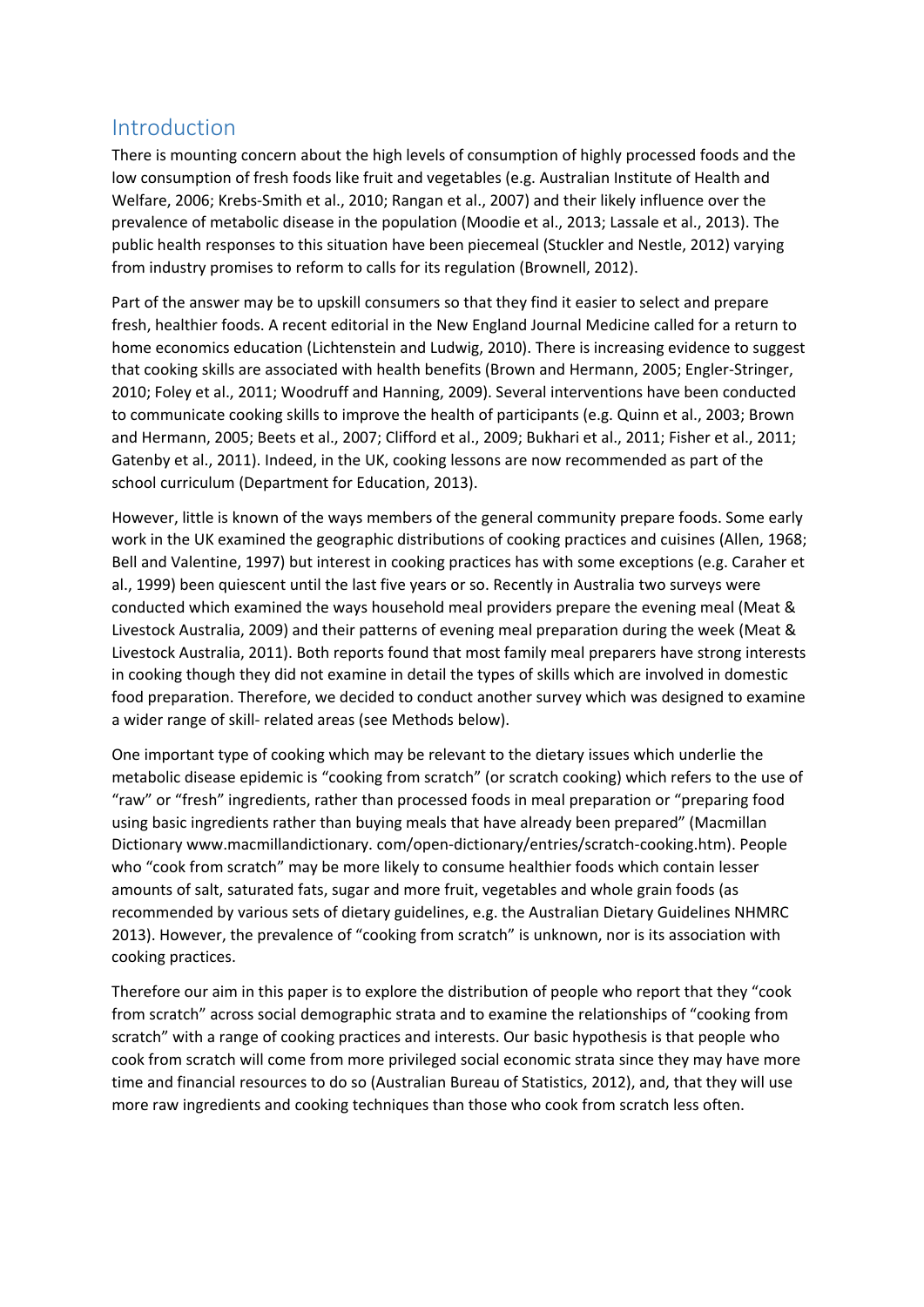## Methods

#### Sampling and procedure

An online nationwide survey of 1,023 Australian meal preparers was conducted by Clever Stuff Pty Ltd in May 2012 from an online survey panel. The sample was chosen to be representative of gender and age groups, according to their proportions in the Australian population. Clever Stuff used a quota sample drawn from an online database membership which offers points rewards for survey participants.

Ethics permission for the survey was granted by the Faculty of Health Human Ethics Advisory Group, Deakin University (HEAG H25, 2012).

#### The questionnaire

The survey questionnaire was divided into five broad sections related to current cooking practices, the preparation of various types of evening meals; the use of ingredients and utensils; food preparers' interest in learning more about evening meal preparation, and, background information about the age, gender and educational background of the respondents. Potential respondents were screened by the question: "Are you the main or joint meal preparer in the household?" Those answering "No" were excluded from the survey. Findings from the survey have been published elsewhere (Worsley et al., 2014; Wang and Worsley, 2014a, b).

In this paper we focus on the relationships between one closed answer question: Do you cook from scratch? and responses to a number of demographic background questions. Four responses were provided: never; sometimes; often; and always. After inspection of frequency distributions, the never and sometimes categories were merged into a single category (named in Tables I and II as "sometimes"), yielding a three‐point ordinal Cooking from scratch variable.

The demographic information included details of: gender: male (1), female (2); age band: 18-29 (1), 30‐39 (2), 40‐49 (3) 50+ (4), married/cohabiting (1), single (or divorced,

widowed) (2); ethnicity – country of birth: Australia/New Zealand (1), North Europe and North America (including UK and Ireland) (2), Southern Europe (and Mediterranean and Latin American countries) (3), Asia (4); educational background: left school at or before Year 12 (1), technical and further education (TAFE) (2), university education (3); household composition: single with no children (1), married with no children (2), single with children (3), married with children (4); employment status: employed full time (1), employed part time (2), other (e.g. pensioner, student) (3); pre‐tax household income: \$0‐\$29,999 (1), \$30,000‐\$69,999 (2), \$70,000‐\$129,000 (3), \$130,000‐159,999 (4),

#### W \$160,000 (5); location: city (1), rural/regional (2).

In addition, this paper examines the activities associated with different levels of Cooking from scratch with a variety of other items included in the questionnaire. These included questions about the use of specific cooking techniques (e.g. stir fry), the addition of herbs (10), spices (11), ingredients (20) and liquids/sauces (13) during the preparation of evening meals (e.g. garlic), the frequency of use of beef, lamb, chicken, fish or legumes as the centre of evening meals ("meal foci"), and the frequency of use of 23 cooking utensils. The rating scales for the frequency items were: never (1), sometimes (2), often (3). Other questions included: interest in learning to cook eight meals (respondents select those they were interested in), learning about eight cooking techniques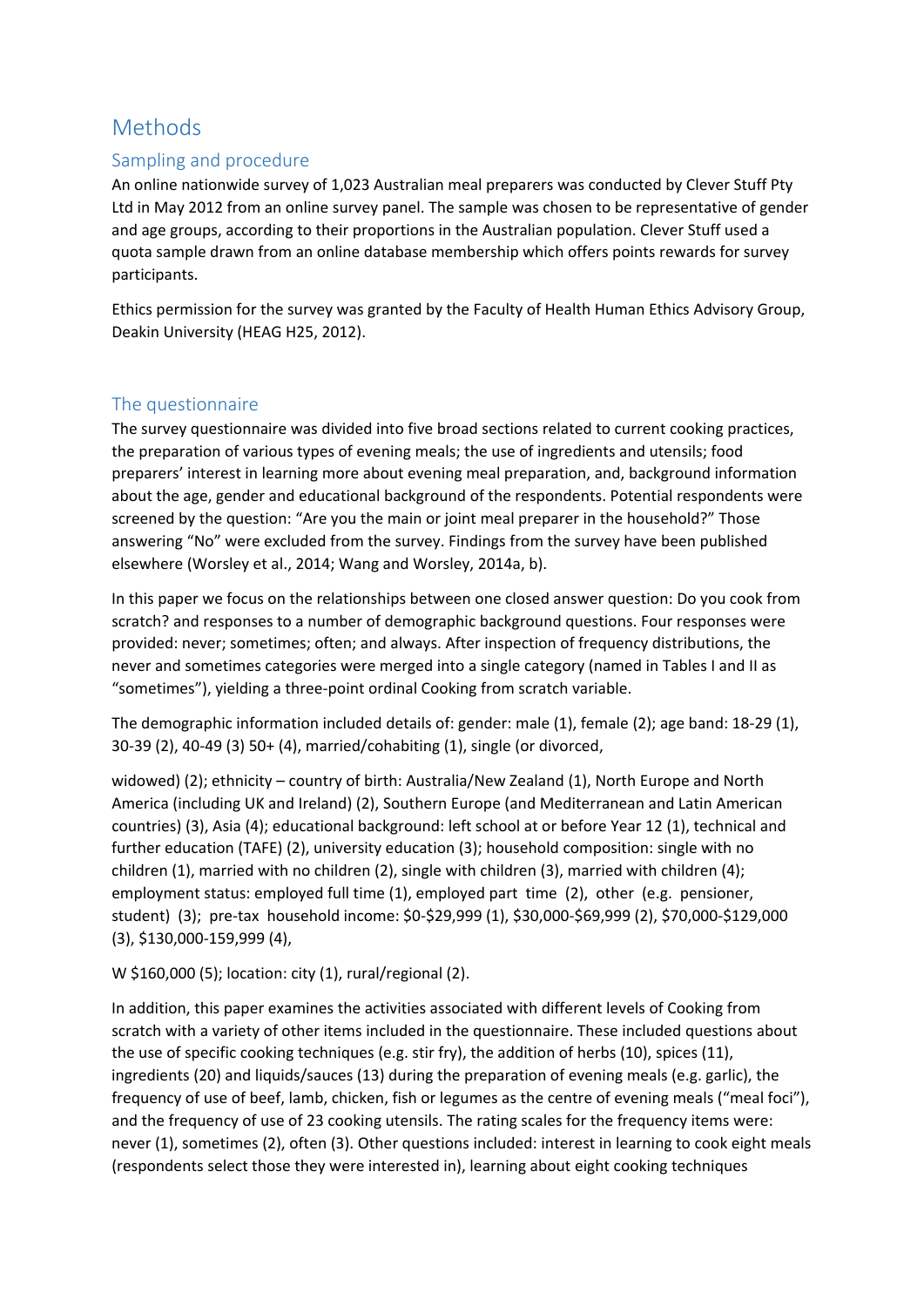(respondents answered Yes or No), and the preferred ways to learn about cooking (nine items, Yes or No responses).

#### Data analysis

Comparisons were made between the three Cooking from scratch groups across the background variables (above) using the SPSS (SPSS 2013, version 21) Crosstabs program. (Table I). Crosstabs was also used to compare the frequencies of the use of cooking techniques, meal foci, individual herbs, spices, liquids/sauces, ingredients, utensils and interest in learning about cooking items across the three levels of Cooking from scratch (Table II). Because of the large number of comparisons, the level of statistical significance was set at p o 0.01, and only statistically significant differences are shown in Table II.

|                                                                                      | Sometimes<br>(%)<br>$(n = 303)$ | Often<br>(%)<br>$(n = 469)$ | Always<br>(%)<br>$(n=251)$ | Total $(\%)$<br>$(n=1.023)$ | χ2     | p-value |
|--------------------------------------------------------------------------------------|---------------------------------|-----------------------------|----------------------------|-----------------------------|--------|---------|
| Do you cook from scratch (% yes)                                                     | 28                              | 46                          | 25                         |                             |        |         |
| Gender $(n=1,023)$                                                                   |                                 |                             |                            |                             |        |         |
| Female                                                                               | 46                              | 51                          | 65                         | 53                          | 21.743 | 0.0001  |
| Male                                                                                 | 54                              | 49                          | 35                         | 47                          |        |         |
| Age groups $(n=1.023)$                                                               |                                 |                             |                            |                             |        |         |
| 18-29 years                                                                          | 38                              | 30                          | 21                         | 30                          | 24.585 | 0.0001  |
| 30-39 years                                                                          | 23                              | 23                          | 25                         | 23                          |        |         |
| $40-49$ years                                                                        | 21                              | $^{22}$                     | 21                         | 21                          |        |         |
| $50 +$ years                                                                         | 19                              | 26                          | 34                         | 26                          |        |         |
| Marital status? $(n = 1,009)$                                                        |                                 |                             |                            |                             |        |         |
| Single/never married                                                                 | 49                              | 36                          | 33                         | 39                          | 19.097 | 0,0001  |
| Married/living together                                                              | 51                              | 64                          | 67                         | 61                          |        |         |
| Household composition $(n = 893)$                                                    |                                 |                             |                            |                             |        |         |
| Single with no children                                                              | 39                              | 27                          | 26                         | 30                          | 21.838 | 0.001   |
| Married with no children                                                             | 26                              | 30                          | 31                         | 29                          |        |         |
| Single with children                                                                 | 23                              | 22                          | 26                         | 23                          |        |         |
| Married with children                                                                | 12                              | 21                          | 17                         | 18                          |        |         |
| Ethnic identity $(n = 924)$                                                          |                                 |                             |                            |                             |        |         |
| Australian/NZ                                                                        | 82                              | 85                          | 80                         | 83                          | 6.910  | 0.329   |
|                                                                                      |                                 |                             |                            |                             |        |         |
| North Europe and American                                                            | 8                               | 5                           | 6                          | 6                           |        |         |
| South Europe and Mediterranean                                                       | 2                               | 2                           | 5                          | 3                           |        |         |
| Asia                                                                                 | 9                               | 7                           | 10                         | 8                           |        |         |
| Highest level of education $(n = 923)$                                               |                                 |                             |                            |                             |        |         |
| University                                                                           | 38                              | 35                          | 41                         | 37                          | 3.296  | 0.510   |
| <b>TAFE</b>                                                                          | 28                              | 31                          | 27                         | 29                          |        |         |
| Left school at or below Year 12                                                      | 34                              | 35                          | 32                         | 34                          |        |         |
| Reported household income (\$Aus, $n = 874$ )                                        |                                 |                             |                            |                             |        |         |
| \$0-\$29,999                                                                         | 23                              | 17                          | 19                         | 19                          | 9.449  | 0.306   |
| \$30,000 \$69,999                                                                    | 33                              | 35                          | 38                         | 35                          |        |         |
| \$70,000 \$129,000                                                                   | 37                              | 37                          | 33                         | 36                          |        |         |
| \$130,000-159,999                                                                    | 3                               | 5                           | 3                          | 4                           |        |         |
| > \$160,000                                                                          | 4                               | 7                           | 6                          | 6                           |        |         |
| Which of the following best describes your occupational status? ( $n = 1,023$ )      |                                 |                             |                            |                             |        |         |
| Employed full time                                                                   | 46                              | 42                          | 30                         | 40                          | 19.059 | 0.001   |
| Employed part time                                                                   | $\overline{22}$                 | 26                          | 26                         | 25                          |        |         |
| Other                                                                                | 32                              | 32                          | 45                         | 35                          |        |         |
| City rural location $(n = 1,023)$                                                    |                                 |                             |                            |                             |        |         |
| City                                                                                 | 66                              | 60                          | 54                         | 60                          | 8.655  | 0.013   |
| Rural/regional                                                                       | 34                              | 41                          | 46                         | 40                          |        |         |
| <b>Note:</b> There are rounding errors so some columns add to more than 100 per cent |                                 |                             |                            |                             |        |         |

The frequencies of use of the items in each set if items for herbs, spices, liquids/ sauces, ingredients and utensils were summed to yield internally reliable scores (Table III). These were analysed via two way ANOVA (Gender by Cooking from scratch) with age in years as covariate.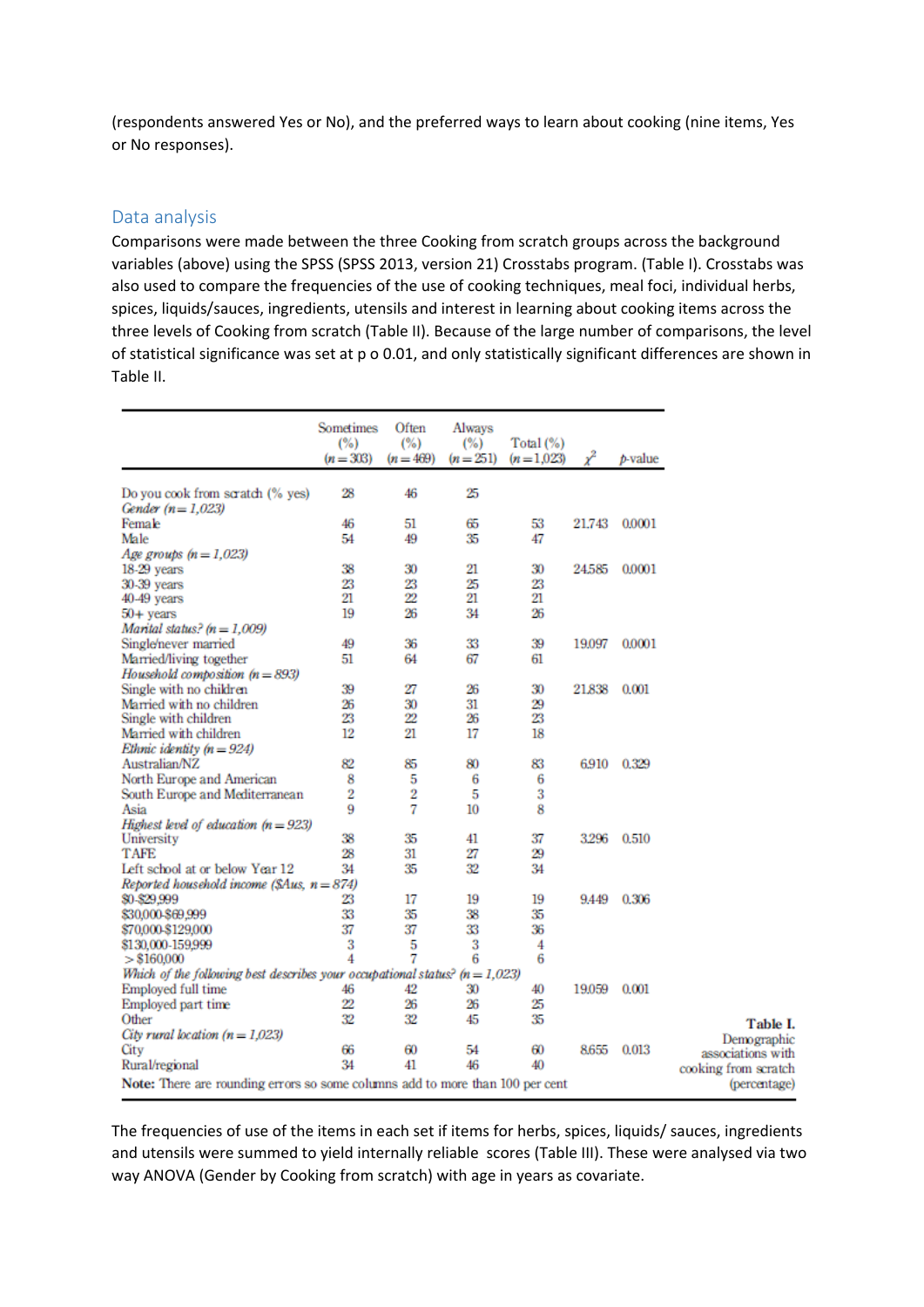|                              |                                                  | <b>Sometimes</b><br>(%)<br>$(n = 303)$ | Often<br>(%)<br>$(n = 469)$ | Always<br>(%)<br>$(n=251)$ | Total (%)<br>$(n=1,023)$ | $\chi^2$        | $b-value$      |
|------------------------------|--------------------------------------------------|----------------------------------------|-----------------------------|----------------------------|--------------------------|-----------------|----------------|
|                              | Learning about cooking                           |                                        |                             |                            |                          |                 |                |
|                              | Want to learn more about cooking                 | 59.4                                   | 74.0                        | 78.5                       | 70.8                     | 28.488          | 0.000          |
|                              | Like to receive information about                |                                        |                             |                            |                          |                 |                |
|                              | preparing meals quickly after work               | 81.7                                   | 75.2                        | 68.5                       |                          | 15.429          | 0.004          |
|                              | Like to learn how to cook the                    |                                        |                             |                            |                          |                 |                |
|                              | following - casserole                            | 65.6                                   | 64.3                        | 51.3                       | 61.0                     | 10.971          | 0.004          |
|                              | Like to learn how to cook                        |                                        |                             |                            |                          |                 |                |
|                              | a roast dinner                                   | 67.8                                   | 55.6                        | 48.2                       | 56.6                     | 14.921          | 0.001          |
|                              | Meal preparation                                 |                                        |                             |                            |                          |                 |                |
|                              | Make the meal from memory (selected)             | 48.8                                   | 58.4                        | 61                         | 562                      | 9.907           | 0.007          |
|                              | Adapt the recipe according to the                |                                        |                             |                            |                          |                 |                |
|                              | ingredients you have available                   | 29.0                                   | 45.0                        | 48.6                       | 41.2                     | 26.956          | 0.000          |
|                              | Use of the following cooking techniques? (Often) |                                        |                             |                            |                          |                 |                |
|                              | Stir frv                                         | 28.7                                   | 41.8                        | 46.2                       | 39.0                     | 22168           | 0.000          |
|                              | Microwave                                        | 38.9                                   | 273                         | 25.1                       | 30.2                     | 31.979          | 0.000          |
|                              | Grill meat                                       | 343                                    | 43.9                        | 49.8                       | 42.5                     | 26.926          | 0.000          |
|                              | Vegetables (roast)                               | 31.7                                   | 49.3                        | 55                         | 45.5                     | 48.832          | 0.000          |
|                              | Sauté                                            | 96                                     | 16.4                        | 31.1                       | 18.0                     | 65.176          | 0.000          |
|                              | Bake                                             | 21.5                                   | 36.2                        | 46.6                       | 34.4                     | 49.593          | 0.000          |
|                              | Braise                                           | 73                                     | 102                         | 25.5                       | 131                      | 69.482          | 0.000          |
|                              | Stew or casserole                                | 18.8                                   | 29.2                        | 42.2                       | 29.3                     | 52.991          | 0.000          |
|                              | Slow cooker                                      | 15.8                                   | 15.4                        | 23.5                       |                          | 16217           | 0.003          |
|                              | Poach                                            |                                        |                             |                            | 17.5                     |                 |                |
|                              | Steam                                            | 5.3<br>27.4                            | 66<br>322                   | 12.0<br>49.0               | 75<br>34.9               | 18338<br>38.580 | 0.001<br>0.000 |
|                              | BBO                                              | 22.4                                   | 33.7                        | 31.5                       | 29.8                     | 17.029          | 0.002          |
|                              | Often cook beef for dinner                       | 21.1                                   | 35.2                        | 33.5                       | 30.6                     | 21.313          | 0.000          |
|                              |                                                  | 5.1                                    | 11.7                        | 15.9                       |                          |                 |                |
|                              | Often cook beef casserole                        |                                        |                             |                            | 10.9                     | 31.183          | 0.000          |
|                              | Frequency of basing a meal around legumes?       |                                        |                             |                            |                          |                 |                |
|                              | 5 or more nights a week                          | 36                                     | 28                          | 11.2                       | 5.1                      | 36.128          | 0.000          |
| Table II.                    | 3-4 nights a week                                | 10.6<br>18.8                           | 85<br>192                   | 8.8<br>18.7                | 92<br>19                 |                 |                |
|                              | 1-2 nights a week                                | 29.7                                   | 39.9                        |                            | 34.5                     |                 |                |
| Summary of the               | Less than once a week                            |                                        |                             | 30.3                       |                          |                 |                |
| statistically<br>significant | Never                                            | 373                                    | 29.6                        | 31.1                       | 323                      |                 |                |
|                              | Frequency of basing a meal around lamb           |                                        |                             |                            |                          |                 |                |
| differences between          | 5 or more nights per weeknights                  | 12.0                                   | 29                          | 4.0                        | 3.0                      | 24.720          | 0.006          |
| the three cooking            | a week                                           |                                        |                             |                            |                          |                 |                |
| from scratch groups          | 3-4 nights a week                                | 92                                     | 9.0                         | 8.4                        | 89                       |                 |                |
| on a range of                | 1-2 nights a week                                | 34.7                                   | 43.7                        | 42.6                       | 40.8                     |                 |                |
| cooking practice and         | Less than once a week                            | 35.0                                   | 33.7                        | 31.9                       | 33.6                     |                 |                |
| interest items               | Never                                            | 19.1                                   | 10.7                        | 13.1                       | 13.8                     |                 |                |

## Results

#### Demographic characteristics of the sample

The demographic characteristics of the sample are shown in Table I. As expected from the sampling design, approximately half the respondents were female and the five age bands were equally distributed with a small bias towards 18‐29 year olds. Almost two‐thirds (61 per cent) of the respondents were married or cohabiting. The majority of respondents had no children (single 30 per cent, married/cohabiting 29 per cent), 23 per cent reported being single with children, and 18 per cent were married/cohabiting with children. The majority (82 per cent) were born in Australia or New Zealand; and over one‐third were University educated (37 per cent), 29 per cent had technical or trade (TAFE) qualifications; 40 per cent were employed full time and 25 per cent part time. In total, 71 per cent had pre‐tax household incomes between \$A30,000 and \$A130,000p.a. Approximately 40 per cent lived outside the main capital cities in rural and regional areas.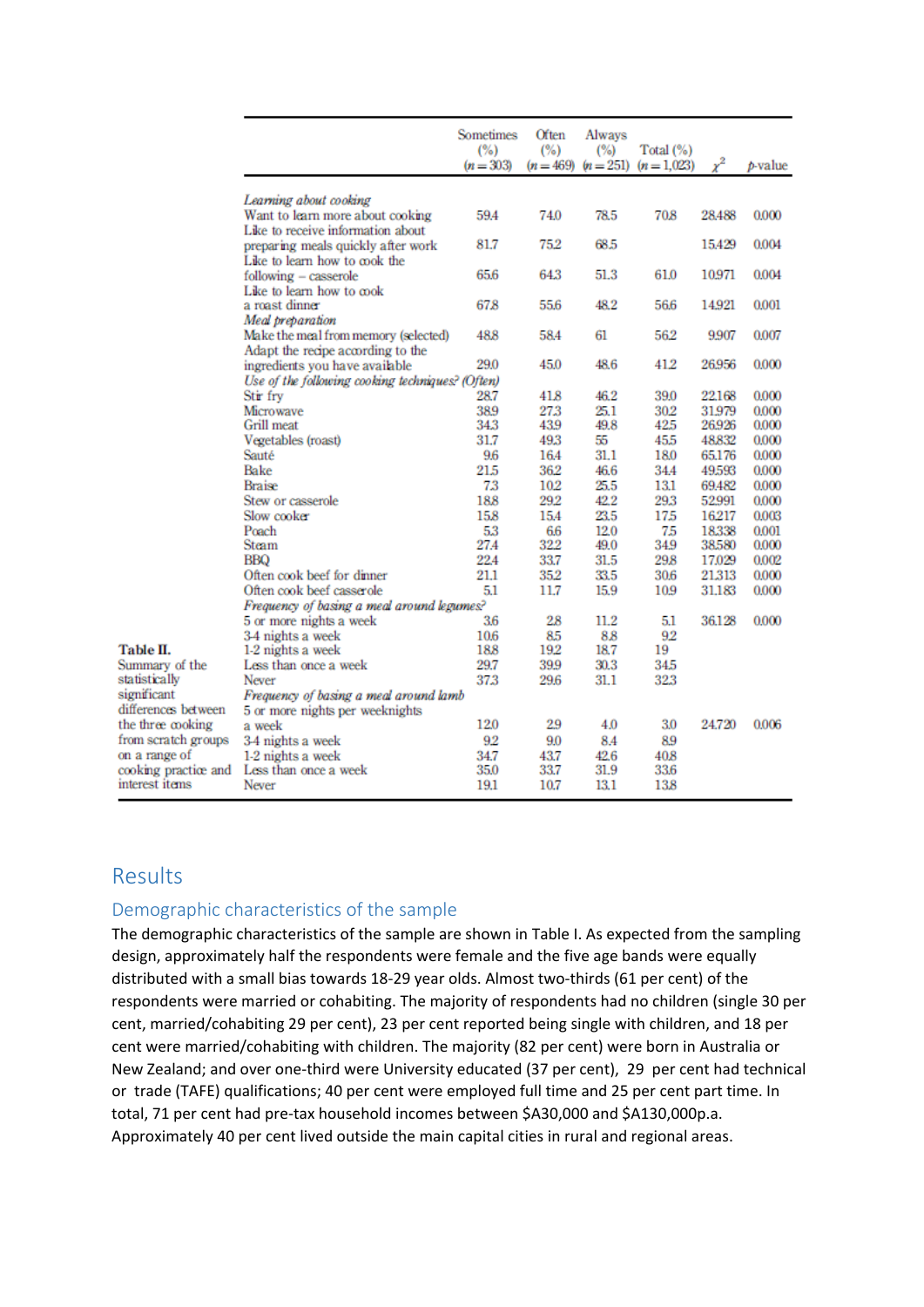| and fish<br>Cooking methods for meats                  | Sometimes (%)<br>$(n = 303)$         | Often (%)<br>$(\Re\theta) = \pi$ | Always $\binom{9/}{6}$ $(n=251)$                     | $Total (%)(n=1,023)$                                                                             | X                                                                | p-value     |
|--------------------------------------------------------|--------------------------------------|----------------------------------|------------------------------------------------------|--------------------------------------------------------------------------------------------------|------------------------------------------------------------------|-------------|
|                                                        |                                      |                                  |                                                      |                                                                                                  |                                                                  |             |
| Beef-braising                                          |                                      |                                  |                                                      |                                                                                                  |                                                                  | 8           |
| Beef-stew                                              |                                      |                                  |                                                      |                                                                                                  |                                                                  |             |
| Beef-casserole                                         |                                      |                                  |                                                      |                                                                                                  |                                                                  |             |
| Lamb-roast                                             |                                      |                                  |                                                      |                                                                                                  |                                                                  |             |
|                                                        |                                      |                                  |                                                      |                                                                                                  |                                                                  |             |
| Lamb-casserole<br>Lamb-none of these                   |                                      |                                  |                                                      |                                                                                                  |                                                                  |             |
| Pork-roast                                             |                                      |                                  |                                                      |                                                                                                  |                                                                  |             |
| Chicken-stir-fry                                       |                                      |                                  |                                                      |                                                                                                  |                                                                  |             |
| Chicken-roast                                          |                                      |                                  |                                                      |                                                                                                  |                                                                  |             |
| Chicken-grill<br>Chicken-braising                      |                                      |                                  |                                                      |                                                                                                  |                                                                  |             |
|                                                        |                                      |                                  |                                                      |                                                                                                  |                                                                  |             |
|                                                        |                                      |                                  |                                                      |                                                                                                  |                                                                  |             |
| Chicken-stew<br>Chicken-casserole                      |                                      |                                  |                                                      |                                                                                                  |                                                                  |             |
| Fish-grill                                             | 13 4 6 5 8 5 4 4 6 5 4 3 5 5 5 8 8 7 |                                  | 3335733839855333 3349405857<br>335573166358366 33465 | 일 3 명명 3 정 3 명명 3 명령 3 정 2 국 국 정 3 명명 국 3 명<br>일 2 명 3 명 3 명 3 명 3 명 3 명 2 명 9 명 3 명 3 명 3 명 3 명 | 명합해법 부정 원행 및 명령 가<br>요금 정보 부정 원행 및 명령 가능<br>요금 정보 국도 등 및 명령 기정 정 |             |
| Herbs, spices or sauceshiquids added to meats and fish |                                      |                                  |                                                      |                                                                                                  |                                                                  |             |
| Beef-oregano                                           |                                      |                                  |                                                      |                                                                                                  |                                                                  |             |
| Beef-chillies                                          |                                      |                                  |                                                      |                                                                                                  |                                                                  |             |
| Beef-none of these herbs                               | 82<br>825                            |                                  |                                                      |                                                                                                  | ន្ទន្ទន្ទន្ទន្ទន្ទង្ទន្ទន្ទ<br>ភ្នំទំនួនន្ទន្ទង្ទង្ទន្ទន្ទ       |             |
|                                                        |                                      |                                  |                                                      |                                                                                                  |                                                                  |             |
| Beef-oyster sauce<br>Chicken-chinese five spice        | 337                                  |                                  |                                                      |                                                                                                  |                                                                  |             |
| Chicken-none of these spices                           |                                      |                                  |                                                      |                                                                                                  |                                                                  |             |
| Chicken-oregano                                        | <b>3333</b><br>អនិន្ទន               |                                  |                                                      |                                                                                                  |                                                                  |             |
| Chicken-sage                                           |                                      |                                  |                                                      |                                                                                                  |                                                                  |             |
| Chicken-none of these herbs                            |                                      |                                  |                                                      |                                                                                                  |                                                                  |             |
|                                                        |                                      |                                  |                                                      |                                                                                                  |                                                                  | (continued) |

Table III.<br>
Statistically different<br>
use of cooking<br>
methods, and herbs,<br>
spices or sauces/<br>
liquids added to<br>
meats and fish, by<br>
levels of cooking<br>
from scratch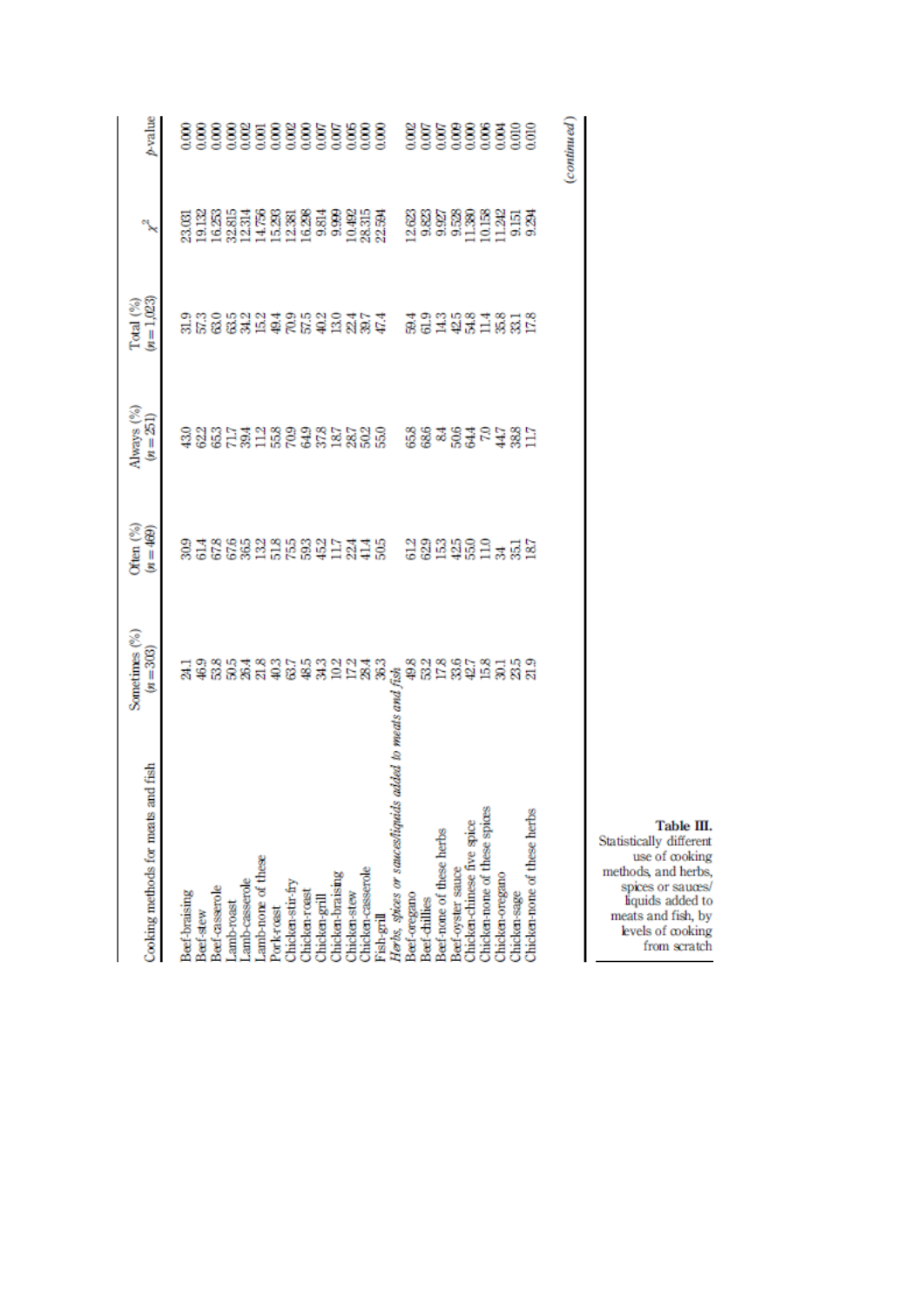| and fist<br>boking methods for meats                                                                                                                                                                      | Sometimes $\binom{96}{n}$                          | Often $\binom{96}{n}$<br>( $n = 469$ )    | $\begin{array}{c}\n\text{Iways} \; (%)\\ \n(n = 251)\n\end{array}$ | $Total (%)(n=1,023)$                                                   |                              | <b>Alux</b>                   |
|-----------------------------------------------------------------------------------------------------------------------------------------------------------------------------------------------------------|----------------------------------------------------|-------------------------------------------|--------------------------------------------------------------------|------------------------------------------------------------------------|------------------------------|-------------------------------|
|                                                                                                                                                                                                           |                                                    |                                           |                                                                    |                                                                        | 的标准的数据的 计发动时间的 计计算设立 计算法的计算机 | 5 3 3 3 3 3 3 3 3 3 3 3 3 3 3 |
| Fish-parsley<br>Fish-coriander                                                                                                                                                                            |                                                    |                                           |                                                                    |                                                                        |                              |                               |
|                                                                                                                                                                                                           |                                                    |                                           |                                                                    |                                                                        |                              |                               |
|                                                                                                                                                                                                           |                                                    |                                           |                                                                    |                                                                        |                              |                               |
| Fish-none of these<br>Fish-paper<br>Fish-none of these spices<br>Fish-stock<br>Chicken-wine<br>Chicken-wine<br>Lamb-curry<br>Lamb-none of these<br>Lamb-none of these<br>Lamb-none of these<br>Lamb-water | 1921년 1923년 1932년 1932년<br>1923년 1932년 1932년 1932년 | ទី១៥១១១។ ដឹង ១១១៥១១ ។<br>ទី១១៥១១១១១១១១៥១១ | <u>다</u> 8 인생영영 1 영문 영문 영영 후 1 일<br>각 8 기업 정 일 일 일 정 1 영문 정 1 일 정  | 3 3 3 3 3 3 4 5 9 5 9 5 9 5 9 5 6 5<br>3 8 8 9 8 9 5 9 5 9 5 9 5 9 5 9 |                              |                               |
|                                                                                                                                                                                                           |                                                    |                                           |                                                                    |                                                                        |                              |                               |
|                                                                                                                                                                                                           |                                                    |                                           |                                                                    |                                                                        |                              |                               |
|                                                                                                                                                                                                           |                                                    |                                           |                                                                    |                                                                        |                              |                               |
|                                                                                                                                                                                                           |                                                    |                                           |                                                                    |                                                                        |                              |                               |
|                                                                                                                                                                                                           |                                                    |                                           |                                                                    |                                                                        |                              |                               |
|                                                                                                                                                                                                           |                                                    |                                           |                                                                    |                                                                        |                              |                               |
|                                                                                                                                                                                                           |                                                    |                                           |                                                                    |                                                                        |                              |                               |
|                                                                                                                                                                                                           |                                                    |                                           |                                                                    |                                                                        |                              |                               |
|                                                                                                                                                                                                           |                                                    |                                           |                                                                    |                                                                        |                              |                               |
| amb-none of these liquids.                                                                                                                                                                                |                                                    |                                           |                                                                    |                                                                        |                              |                               |
|                                                                                                                                                                                                           |                                                    |                                           |                                                                    |                                                                        |                              |                               |

Table III.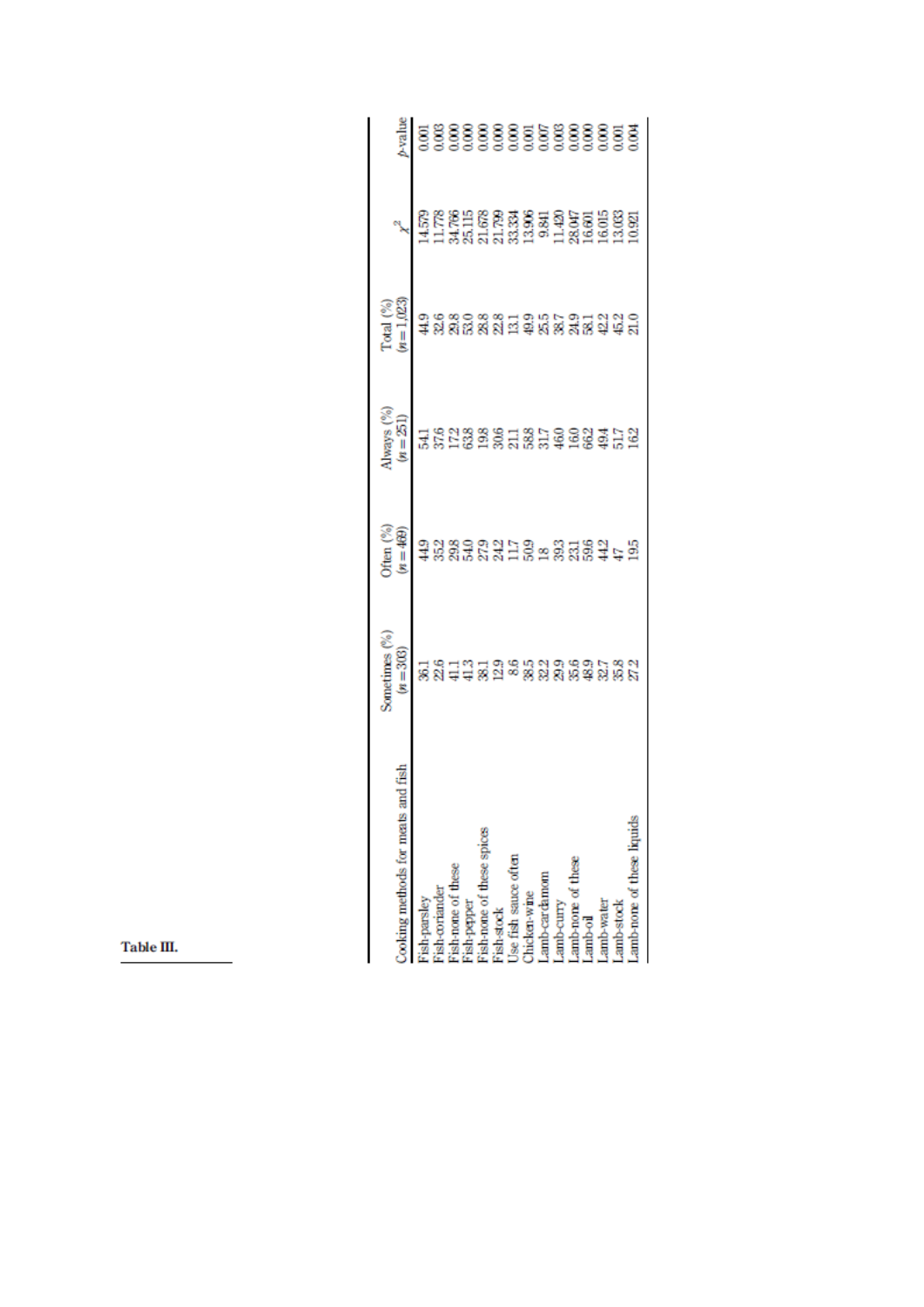Three quarters of the sample of meal preparers reported they often or always "cooked from scratch" (CFS) (Table I). Further inspection of Table I shows the following statistically significant differences: more women than men always CFS; fewer 18‐29 year olds CFS often or always but more of the over 50s always did so; fewer single people CFS than cohabiting people; more single people with no children CFS sometimes relative to the other household groups. There were no statistically significant overall ethnic differences and no educational background or household income differences in Cooking from scratch though more people in rural and regional areas reported doing so always.

#### Interest in learning about cooking

More of the respondents who CFS often or always were interested in learning about cooking than those who sometimes CFS (Table II). However, there was a stepwise decrease in interest in learning how to cook casseroles, roast dinners and preparing meals quickly after work from those who CFS "sometimes" through to those who "always" did so (Table II).

#### Use of cooking techniques

Apart from the use of microwaves which was highest in the "sometimes" CFS group, the use of cooking techniques was higher in the "often" and "always" CFS groups. For several techniques the increase appeared to be stepwise, more of the 'always ' group using them than the "often" group, more of whom used them than the "sometimes" group (Table II). The main exceptions to this stepwise trend were slow cooking and poaching – the "sometimes" and "often" groups' use being equivalent and less than that of the "always" group.

#### Use of meats and legumes

Frequent use ("often") of beef and beef casserole for dinner was highest among the "often" and "always" CFS groups (Table II). Basing a meal around legumes was most frequent ( W 5 nights a week) in the always CFS group and lowest in the "sometimes" CFS groups. In contrast basing a meal around lamb was most frequent as well as most absent in the "sometimes" CFS group (Table II).

#### Cooking methods for meats

Generally, those who CFS often or always tended to use meat cooking techniques more often than the "sometimes" group (Table III). Minor exceptions to these trends were for lamb where the "sometimes" group indicated they used none of the listed techniques, and the chicken grilling which was done by more of the "often" CFS group than the others, and the braising of chicken which was more frequent among the "always" CFS group than in the other groups (Table III).

#### Addition of herbs, spices and liquids/sauces to meat and fish

The addition of these substances to meat and fish tended to be more prevalent among the "often" and "always" groups (Table III). Moreover, more of those who CFS "sometimes" reported that they did not add any of the listed spices, herbs or liquids/ sauces to the fish and meat they cooked (Table III).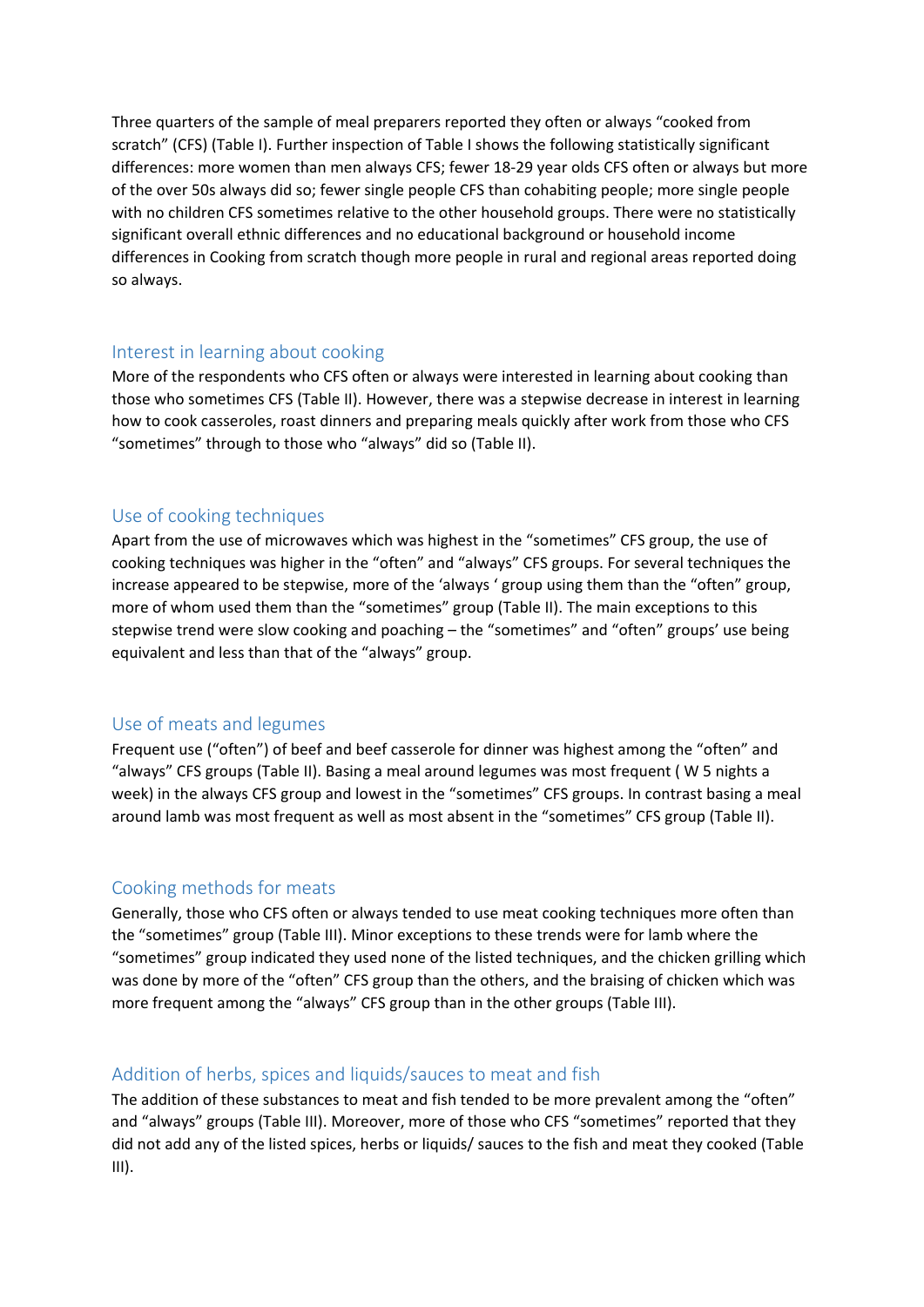#### Use of herbs, spice, liquids/ sauces, other ingredients and cooking utensils

Inspection of Table IV shows that the general use of these flavouring agents and utensils was greatest in the "always" and "often" groups than in the "sometimes" CFS group (Table IV).

| Table IV.<br>Summary of                                          |                                                    | Utensil use<br>Mean (SD)   | Herb use<br>Mean (SD)      | Spice use<br>Mean (SD)          | Sauce use<br>Mean (SD)     | Ingredient use<br>Mean (SD) |
|------------------------------------------------------------------|----------------------------------------------------|----------------------------|----------------------------|---------------------------------|----------------------------|-----------------------------|
| analyses of variance<br>of the herbs, spices,<br>liquids/sauces, | Cronbach's $\alpha$<br>Cooking from scratch levels | 0.893                      | 0.883                      | 0.879                           | 0.800                      | 0.873                       |
| ingredients and                                                  | Sometimes                                          | 46.49 (8.2)                | 17.25 (4.5)                | 18.09 (4.9)                     | 24.25 (4.7)                | 26.81 (6.2)                 |
| utensil use scores of<br>the respondents, by                     | Often                                              | 50.23 (7.7)<br>52.53 (7.8) | 19.30 (4.3)<br>20.31 (4.6) | 20.33 (4.5)                     | 25.53 (4.1)<br>26.16 (4.8) | 28.34 (5.6)<br>30.33(6.4)   |
| "cooking from<br>scratch"                                        | Always<br>F (df)<br>p-value                        | 42.530<br>0.0001           | 34.903<br>0.0001           | 21.81 (5.1)<br>43.489<br>0.0001 | 13.671<br>0.0001           | 23.520<br>0.0001            |

### **Discussion**

The findings suggest that substantial proportions of Australian food preparers often or always cook from scratch (Table I). As suggested in the Introduction, these reports are socially structured, more women: people over 50, married cohabiting people (especially those with children), reporting they often or always CFS. However, the lack of significant associations with education suggests that access to educational and associated economic resources may not be an influential factor. Instead the findings are consistent with the greater involvement of women in food preparation (e.g. Caraher et al., 1999; Lang et al., 1999) and their greater knowledge of food issues (Wardle et al., 2004) as well as with the influence of cohabitation on food choices (Craig and Truswell, 1988; Worsley, 1988). Preparation of food for a spouse or partner children seems to increase the likelihood of cooking from scratch.

The lack of any strong associations with educational background (or household income) is consistent with other findings from this survey which show that interest in learning to cook and the use of herbs, spices and utensils was also unrelated to educational background (Worsley et al., 2014; Wang and Worsley, 2014a, b). This suggests that cooking may present similar challenges, for example in terms of timing and partner/children's evaluation of the meal, along the socio-economic gradient.

The meaning or implications of the term "cooking from scratch" are mainly as might be expected from the dictionary definition of the term. Tables II‐IV show that those who often or always CFS tended to use difference cooking techniques more often, were more likely to centre their evening meals on lamb or legumes, and were more likely to use a variety of spices, herbs, liquids/sauces and other ingredients to flavour their meals. They were also more interested in learning about cooking in general though not about specific cooking techniques, compared to those who cooked "sometimes". The exceptions to these trends, seen in the greater use of microwave cookers, and the lesser use of herbs, spices and other flavouring agents among those who "sometimes" CFS, suggests a stronger convenience orientation among these respondents.

In summary, cooking from scratch appears to be part of a set of social practices involving greater interest in cooking, broader use of cooking techniques, herbs, spices and sauces, and greater use of meats and legumes. It is unclear from these findings whether this "non-convenience" approach is restricted to main meals only or whether it extends to other eating occasions during the day or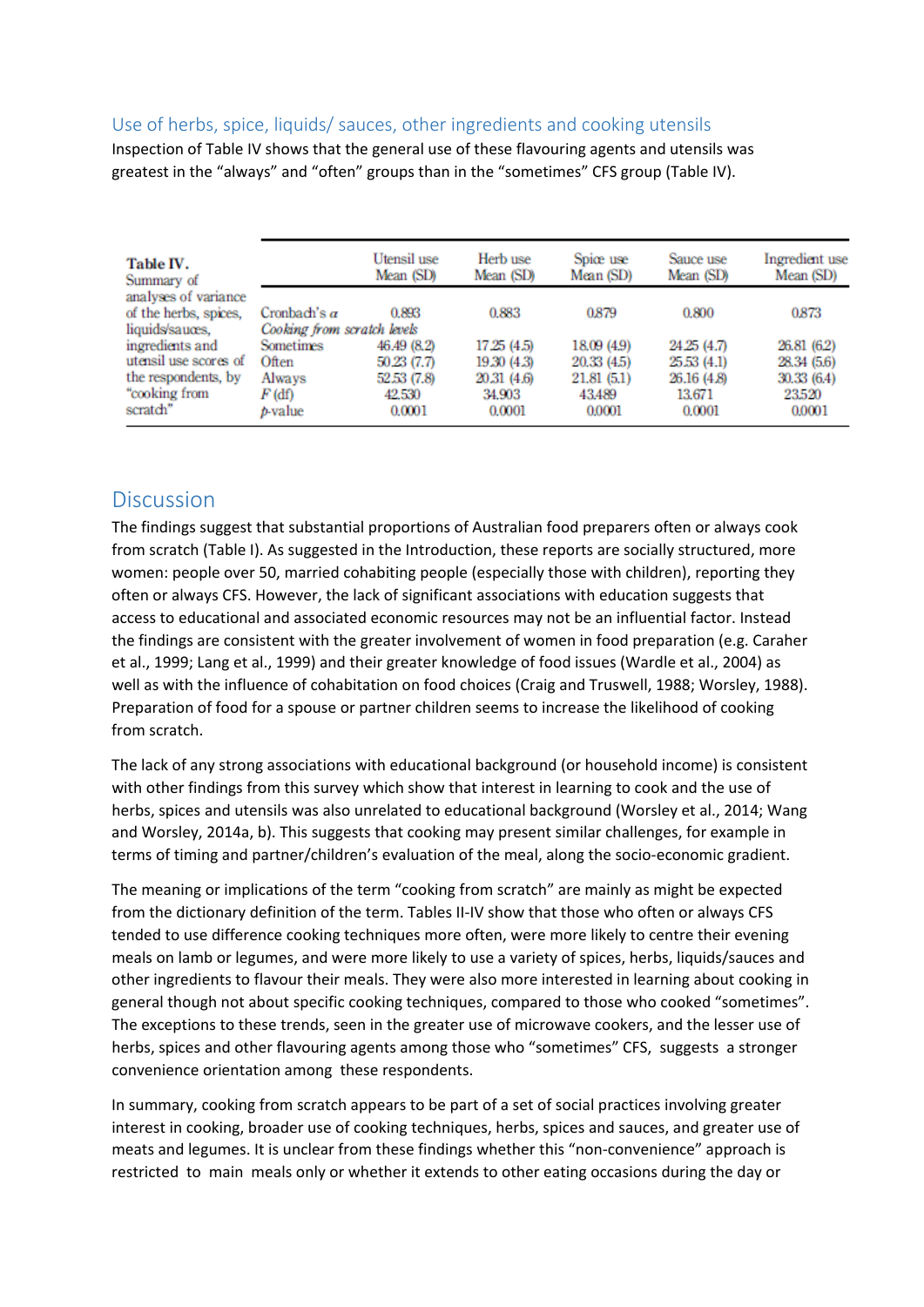even whether to applies to all the days of the week. These practices appear to be in marked contrast to the high prevalence of convenience products marketed in present day Australia and other countries (e.g. Moodie et al., 2013). Although the more frequent CFS (always) among respondents in rural and regional areas, where access to convenience products may be less than in metropolitan areas, suggests that access is an important component, other factors may have a role here. These may include the commensality, mastery and enjoyment associated with cooking and meal consumption as well as the expression of the values that may be implicit in these practices such as security, sociability, authenticity and benevolence. Further research is needed to examine the validity and contexts of these findings and their cultural associations.

## Limitations and future research directions

This study has several limitations which require caution in the interpretation of the results. First the Cooking from scratch variable was a simple three‐point ordinal scale which employed non‐numeric natural language terms. The findings suggest that this item was, nevertheless, sufficient to demonstrate strong associations with some of the demographic variables and with expected meal preparation variables. However, in further work a numerical description of the frequency of cooking from scratch should be considered along with a wider range of response options. Similarly, although a large number of cooking techniques and flavouring agents were listed, other aspects of food preparation might be examined in future work such as descriptions of common meals prepared for the evening meal as well the preparation and use of other meals (e.g. lunch and breakfast, snacks).

The sample was made up of quotas from volunteers from the online data base. That is, it was a cross‐sectional, non‐probability sample. Furthermore, men were over sampled so caution is required in comparisons between men and women respondents: the number of male food preparers is likely to be greater in this sample than among the general Australian population. However, the sample provides sufficient heterogenicity to test the demographic and food preparation hypotheses. Further replication of the findings, especially the lack of association with educational background should be conducted on other samples, preferably on random probability samples, is required to confirm these findings. Other socio-economic variables might be included in future to test the hypothesis that cooking practices are unrelated to socio‐economic status. The cross‐sectional nature of the sample prevents and causal attributions from being drawn from the observed relationships. Ideally, cohort studies should be conducted to assess the influence of socio‐demographic variables on cooking practices.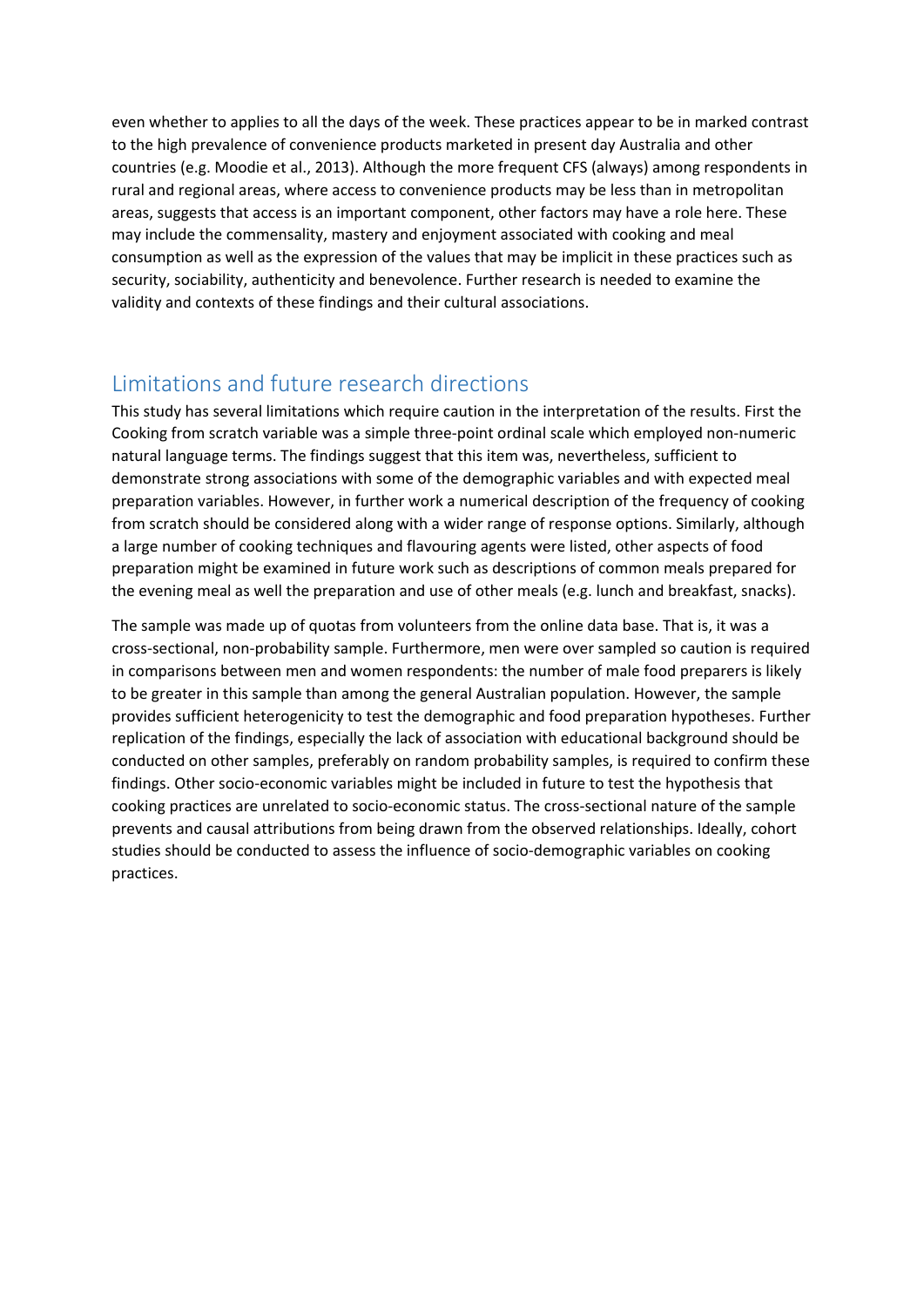## References

Allen, D.E. (1968), British Tastes: An Enquiry Into The Likes And Dislikes Of The Regional Consumer, Hutchinson, London, pp. 1‐234.

Australian Bureau of Statistics (2012), "Low income, low wealth households", available at: www. abs.gov.au/ausstats/abs@.nsf/0/3FB87C40007252BCCA25732C00207B18? opendocument (accessed 8 January 2014).

Australian Institute of Health and Welfare (2006), Chronic Diseases And Associated Risk Factors In Australia, Australian Institute of Health and Welfare, Canberra.

Beets, M.W., Swanger, K., Wilcox, D.R. and Cardinal, B.J. (2007), "Using hands‐on demonstrations to promote cooking behaviors with young adolescents: the culinary camp summer cooking program", Journal of Nutrition Education and Behavior, Vol. 39 No. 5, pp. 288‐289.

Bell, D. and Valentine, G. (1997), Consuming Geographies, Routledge, London.

Brown, B.J. and Hermann, J.R. (2005), "Cooking classes increase fruit and vegetable intake and food safety behaviors in youth and adults", Journal of Nutrition Education and Behavior, Vol. 37 No. 2, pp. 104‐105.

Brownell, K.D. (2012), "Thinking forward: the quicksand of appeasing the food industry", PLoS Med, Vol. 9 No. 7, e1001254, doi:10.1371/journal.pmed.1001254.

Bukhari, A., Fredericks, L. and Wylie‐Rosett, J. (2011), "Strategies to promote high school students healthful food choices", Journal of Nutrition Education and Behavior, Vol. 43 No. 5, pp. 414-418.

Caraher, M., Dixon, P., Lang, T. and Carr‐Hill, R. (1999), "The state of cooking in England: the relationship of cooking skills to food choice", British Food Journal, Vol. 101 No. 8, pp. 590‐609.

Clifford, D., Anderson, J., Auld, G. and Champ, J. (2009), "Good grubbin': impact of a tv cooking show for college students living off campus", Journal of Nutrition Education and Behavior, Vol. 41 No. 3, pp. 194‐200.

Craig, P. and Truswell, A.S. (1988), "Dynamics of food habits of newly married couples: food‐related activities and attitudes towards food", Human Nutrition: Applied Nutrition, Vol. 1 No. 6, pp. 409‐417.

Department for Education (2013), The National Curriculum in England. Framework Document for Consultation, Department for Education, London.

Engler‐Stringer, R. (2010), "Food, cooking skills, and health: a literature review", Canadian Journal of Dietetic Practice and Research, Vol. 71 No. 3, pp. 141‐145.

Fisher, C., Nicholas, P. and Marshall, W. (2011), "Cooking in schools: rewarding teachers for inspiring adolescents to make healthy choices", Nutrition Bulletin, Vol. 36 No. 1, pp. 120‐123.

Foley, W., Spurr, S., Lenoy, L., De Jong, M. and Fichera, R. (2011), "Cooking skills are important competencies for promoting healthy eating in an Urban Indigenous health service", Nutrition & Dietetics, Vol. 68 No. 4, pp. 291‐296.

Gatenby, L.A., Donnelly, J. and Connell, R. (2011), "Cooking communities: using multicultural after‐ school cooking clubs to enhance community cohesion", Nutrition Bulletin, Vol. 36 No. 1, pp. 108‐ 112.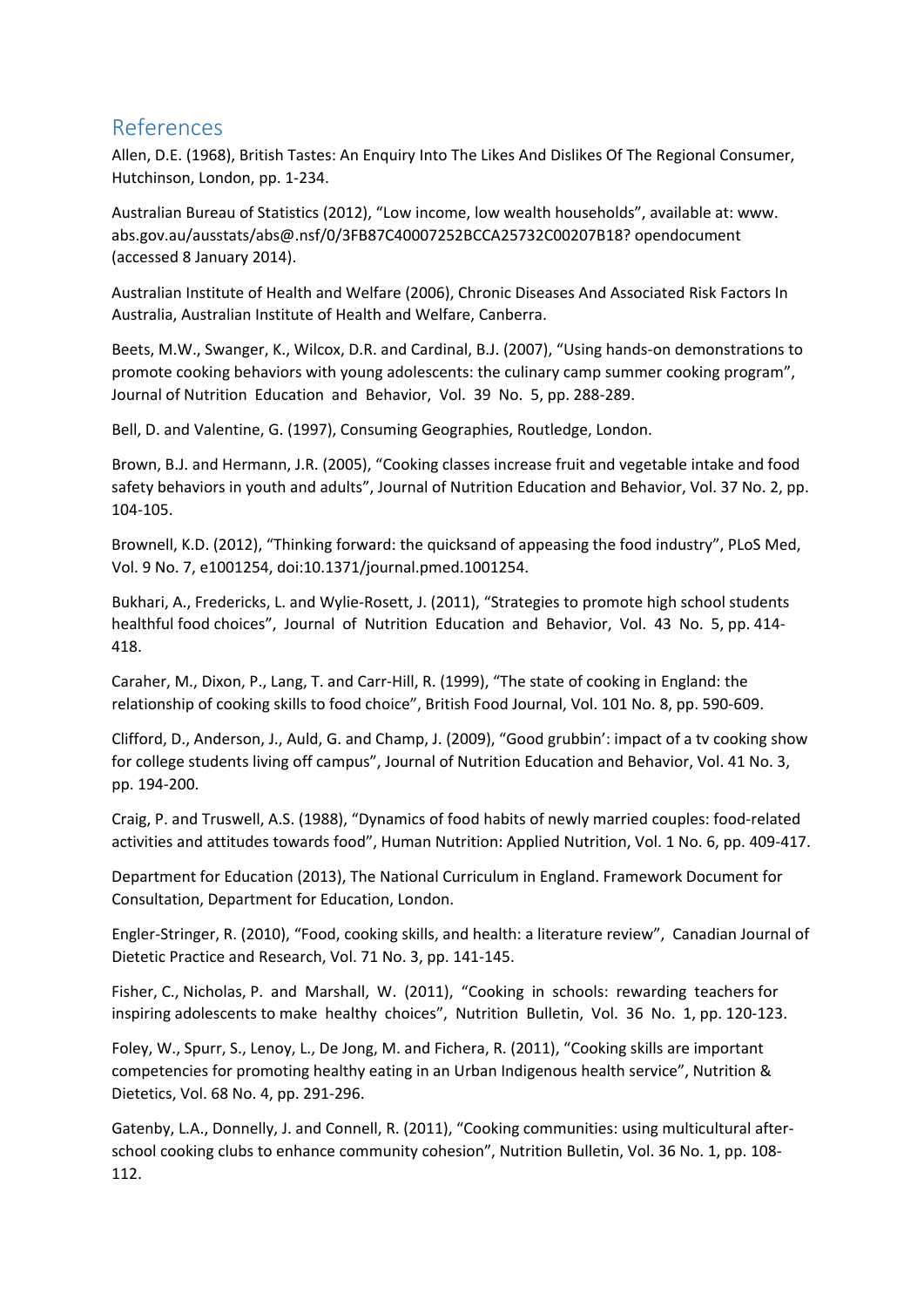Krebs‐Smith, S.M., Guenther, P.M., Subar, A.F., Kirkpatrick, S.I. and Dodd, K.W. (2010), "Americans do not meet federal dietary recommendations", Journal of Nutrition, Vol. 140 No. 10, pp. 1832-1838.

Lang, Y., Caraher, M., Dixon, P. and Carr-Hill, R. (1999), Cooking Skills and Health, Health Education Authority, London, available at: www.gserve.nice.org.uk/nicemedia/documents/ cooking\_skills\_health.pdf (accessed 8 January 2014).

Lassale, C., Galan, P., Julia, C., Fezeu, L., Hercberg, S. and Kesse‐Gugot, E. (2013), "Association between adherence to nutritional guidelines, the metabolic syndrome and adiposity markers in a french adult general population", PLoS ONE, Vol. 8 No. 10, p. e76349, doi:10.1371/journal.pone.0076349.

Lichtenstein, A.H. and Ludwig, D.S. (2010), "Bring back home economics education", The Journal of the American Medical Association, Vol. 303 No. 18, pp. 1857‐1858.

Meat & Livestock Australia (2009), Last Night's Dinner – What Australians Prepared for Dinner Last Night, MLA, Sydney.

Meat & Livestock Australia (2011), Main Meal Repertoires, How Australians Plan, Purchase and Choose Main Meals, MLA, Sydney.

Moodie, R., Stuckler, D., Monteiro, C., Sheron, N., Neal, B., Thamarangsi, T., Lincoln, P. and Casswell, S. (2013), "Profits and pandemics: prevention of harmful effects of tobacco, alcohol, and ultra‐ processed food and drink industries", The Lancet, Vol. 381 No. 9867, pp. 670‐679.

Quinn, L.J., Horacek, T.M. and Castle, J. (2003), "The impact of cookshopTM on the dietary habits and attitudes of fifth graders", Topics in Clinical Nutrition, Vol. 18 No. 1, pp. 42‐48.

Rangan, A.M., Randall, D., Hector, D.J., Gill, T.P. and Webb, K.L. (2007), "Consumption of 'extra' foods by Australian children: types, quantities and contribution to energy and nutrient intakes", European Journal of Clinical Nutrition, Vol. 62 No. 3, pp. 356‐364.

Stuckler, D. and Nestle, M. (2012), "Big food, food systems, and global health", PLoS Medicine, Vol. 9 No. 6, e1001242, doi:10.1371/journal.pmed.1001242.

Wang, W.C. and Worsley, A. (2014a), "How often do we use cooking utensils? An exploratory study", International Journal of Culinary Science and Technology, Vol. 12 No. 4, pp. 326‐338.

Wang, W.C. and Worsley, A. (2014b), "Who uses herbs and spices?", Nutrition and Food Science, Vol. 44 No. 4, pp. 363‐374.

Wardle, J., Haase, A.M., Steptoe, A., Nillapun, M., Jonwutiwes, K. and Bellisle, F. (2004), "Gender differences in food choice: the contribution of health beliefs and dieting", Annuals of Behavioral Medicine, Vol. 27 No. 2, pp. 107‐116.

Woodruff, S.J. and Hanning, R.M. (2009), "Effect of meal environment on diet quality rating, Canadian Journal of Dietetic Practice & Research, Vol. 70 No. 3, pp. 118‐124.

Worsley, A. (1988), "Cohabitation‐gender effects on human food consumption", International Journal of Biosocial Research, Vol. 10 No. 2, pp. 107‐122.

Worsley, A., Wang, W., Ismael, S. and Ridley, S. (2014), "Consumers' interest in learning about cooking: the influence of age, gender and education", International Journal of Consumer Studies, Vol. 38 No. 3, pp. 258‐264.